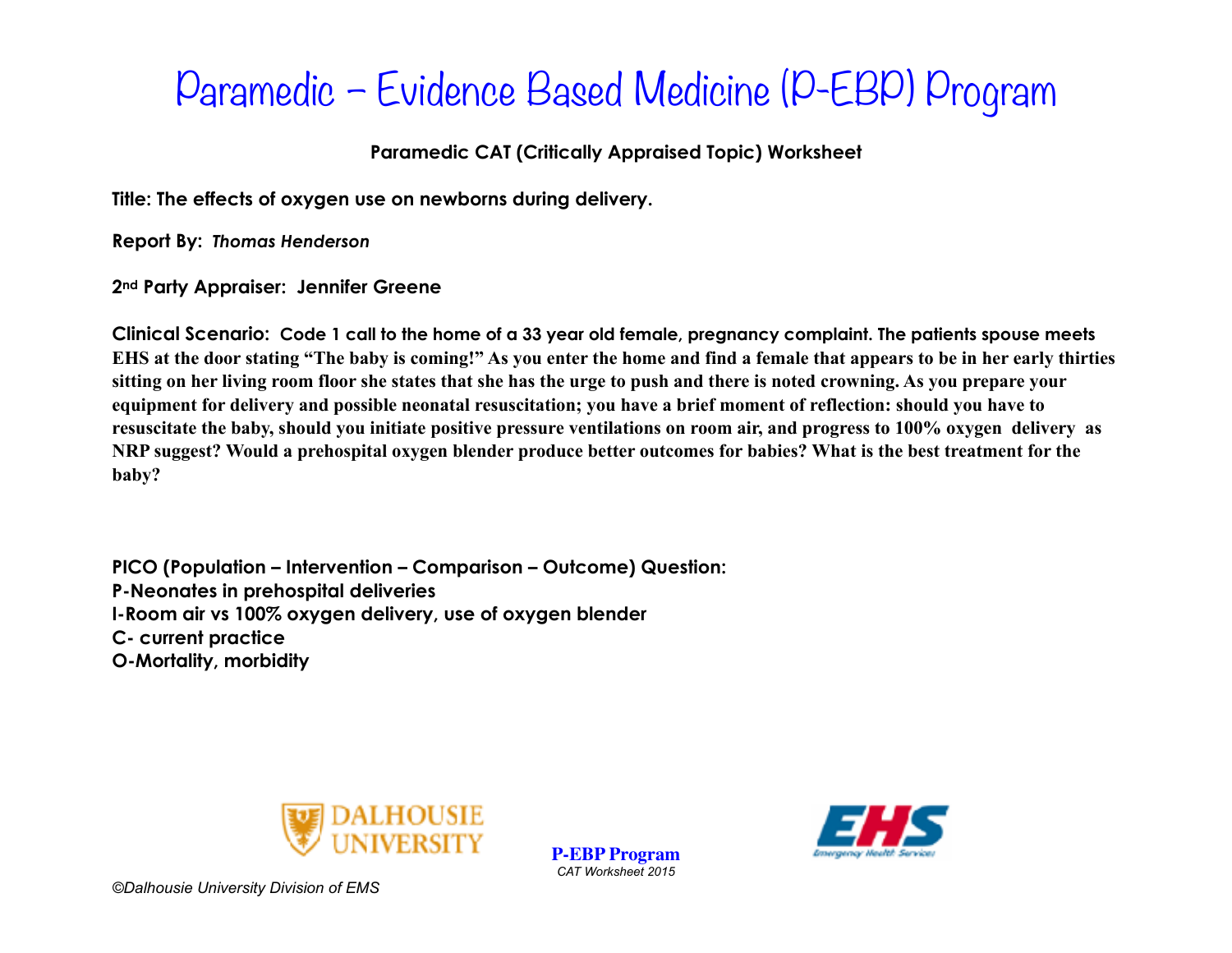**Search Strategy:** 

*First attempt:Prehospital use of oxygen on neonates, ocular damage, out of hospital use of Oxygen effect on neonates Second attempt: Air vs oxygen at birth* 

**Search Outcome:**  *First attempt: No documents matched the search. Second attempt: 85*



**P-EBP Program** *CAT Worksheet 2015* 

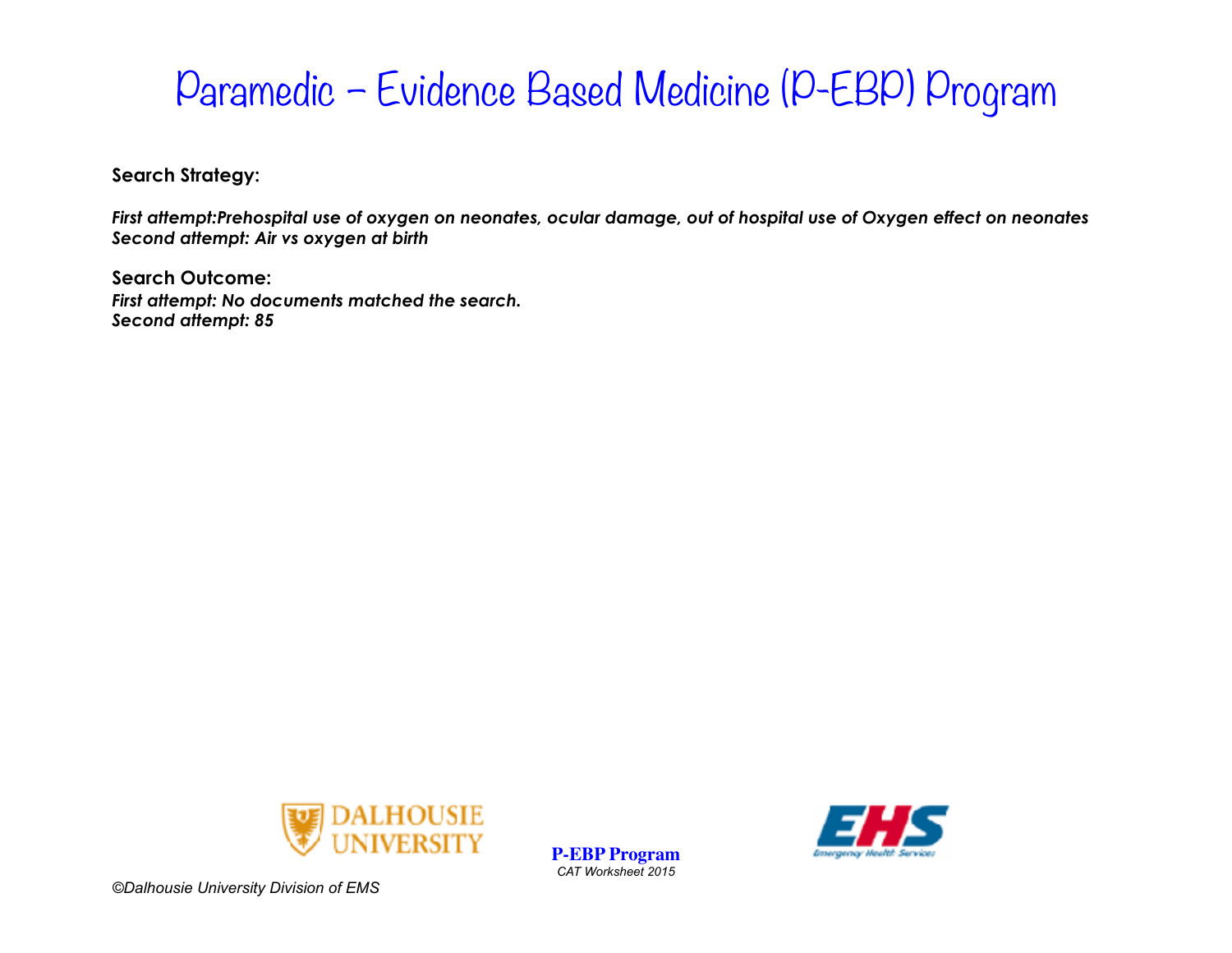### **Relevant Papers:**

| AUTHOR, DATE                                                                                                                                                                                                  | POPULATION:<br>SAMPLE<br><b>CHARACTERISTICS</b>                                      | <b>DESIGN (LOE)</b>                                                 | <b>OUTCOMES</b>                                                                                                                                                                                                                  | <b>RESULTS</b>                                                                                                                                                                                                                                                                                                                | STRENGTHS/<br>WEAKNESSES                                                                                                                                                                                                                                                                   |
|---------------------------------------------------------------------------------------------------------------------------------------------------------------------------------------------------------------|--------------------------------------------------------------------------------------|---------------------------------------------------------------------|----------------------------------------------------------------------------------------------------------------------------------------------------------------------------------------------------------------------------------|-------------------------------------------------------------------------------------------------------------------------------------------------------------------------------------------------------------------------------------------------------------------------------------------------------------------------------|--------------------------------------------------------------------------------------------------------------------------------------------------------------------------------------------------------------------------------------------------------------------------------------------|
| Tan A, Schulze AA,<br>O'Donnell CPF, Davis<br>PG.<br>Air versus oxygen for<br>resuscitation of<br>infants at birth.<br>Cochrane Database<br>of Systematic<br>Reviews 2005, Issue<br>2. Art. No.:<br>CD002273. | 1302 Neonates from<br>a total of 5 studies<br>2 randomized and 3<br>quasi randomized | Retrospective<br>study.<br>Systemic review<br>with meta<br>analysis | In newborn infants<br>requiring<br>resuscitation, does<br>the use of room air<br>reduce the<br>incidence of death,<br>neurological<br>disability and short<br>term morbidity<br>when compared<br>with the use of<br>100% oxygen? | Out of the 5 studies<br>there was a slight<br>decrease in mortality<br>with infants treated<br>with room air. Infants<br>treated with room air<br>had a better APGAR<br>score at 5 minutes<br>post birth, but the 10<br>minute APGAR score<br>where equal. There<br>was no difference in<br>long term neurological<br>damage. | Two of the five<br>studies where<br>randomized, and<br>these studies had<br>small sample sizes<br>(under 500<br>patents)<br>The studies where<br>performed in<br>hospital, no<br>prehospital its<br>where included.<br>Of the 2<br>randomized<br>studies, they<br>where performed<br>well. |
| Jennifer V. E.<br>Brown 1., Thirimon<br>Moe-Byrnel.,<br>Melissa Harden1,<br>William McGuire 1,2*                                                                                                              | 484 neonates from 6<br>different studies.<br>Randomized and<br>quasi randomized.     | Retrospective<br>study.<br>Systemic review<br>with meta<br>analysis | Lower<br>concentration<br>oxygen use on<br>neonates in the<br>delivery room<br>and outcomes of<br>mortality and<br>morbidity.                                                                                                    | One study allocation<br>concealment was not<br>described, it found a<br>reduction in risk of<br>death. Pooled risk<br>ratio 0.65. This<br>disappeared when<br>the other 4 studies<br>where added with<br>adequate allocation<br>concealment.                                                                                  | The studies had<br>small sample sizes.<br>Clinicians and<br>investigators<br>where aware of<br>the interventions in<br>5 of the six trials.                                                                                                                                                |



**P-EBP Program** *CAT Worksheet 2015* 

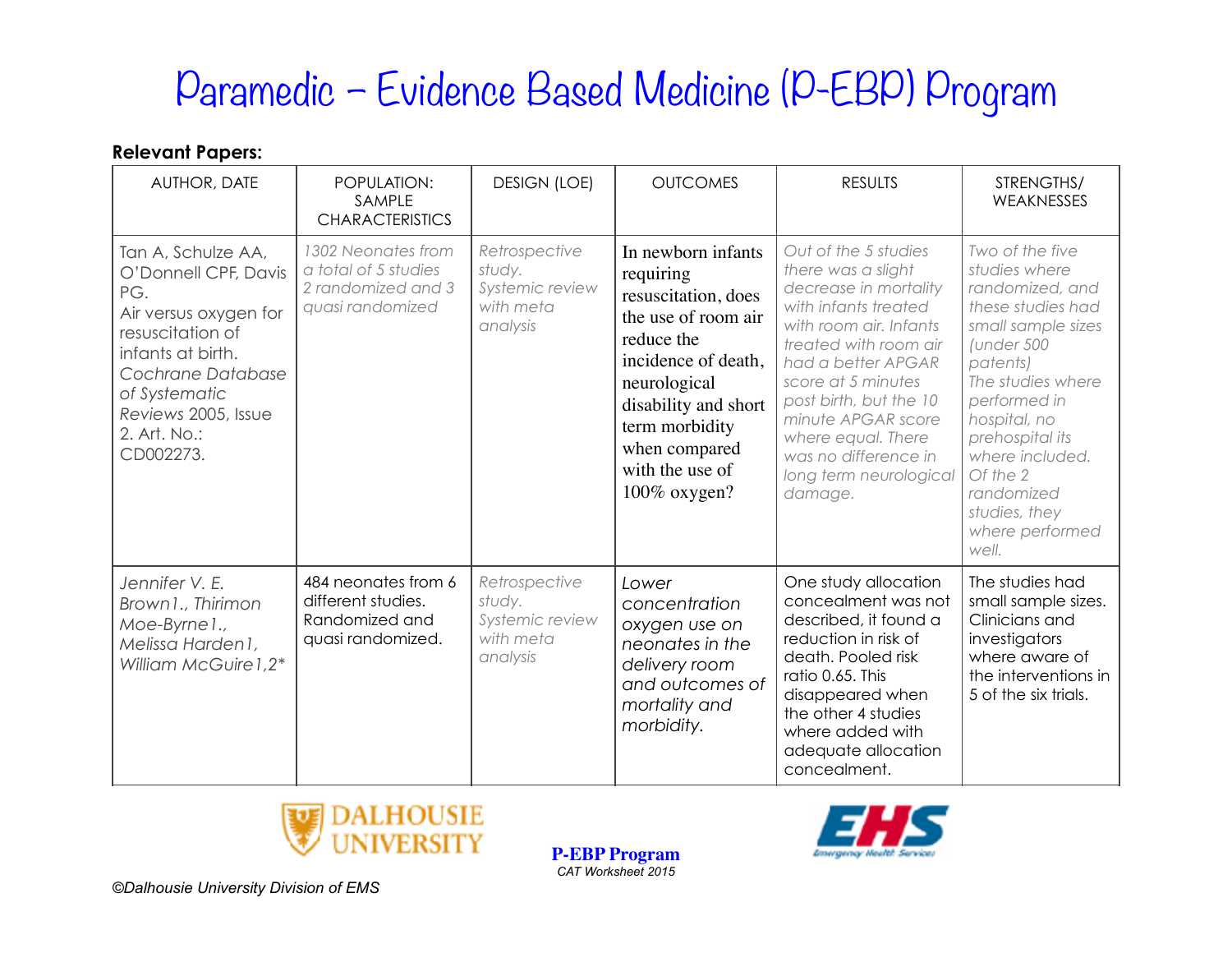**Comments: It was difficult to find studies involving oxygen use on neonate during pre hospital deliveries. Initially I had assumed that 100% oxygen delivery would increase mortality and was searching to see the adverse effects it may of had on the babies vision/neurological development. These systemic reviews changed the direction of my questioning, showing a slight decrease in mortality with infants treated with room air, and no change in long term neurological outcomes.**

**Consider:** *Both reviews are inconclusive, and stated that there is insufficient evidence to change current guidelines.*

**Clinical Bottom Line:** *The conclusion of both systemic reviews are the same; insufficient evidence is present to suggest that treating infants with lower levels of oxygen at birth lowers mortality rates. There needs to be further randomized studies performed with larger groups to confirm or dismiss this hypothesis.*

#### **References:**

Air versus oxygen for resuscitation of infants at birth (Review) Copyright © 2009 The Cochrane Collaboration. Published by John Wiley & Sons, Ltd.



**P-EBP Program** *CAT Worksheet 2015*